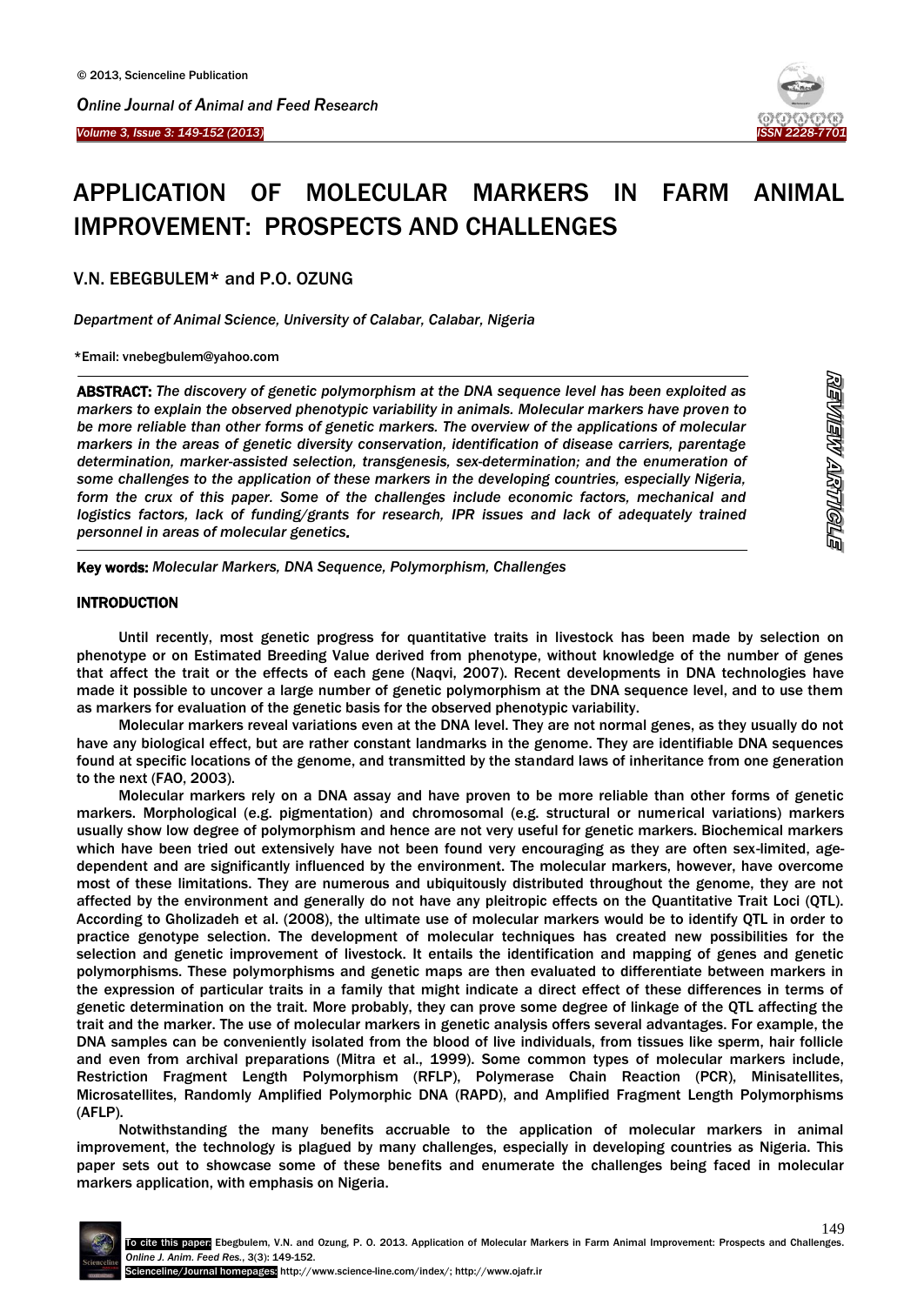# APPLICATIONS OF MOLECULAR MARKERS

# Genetic Diversity Conservation:

Consequent upon the rampant crossbreeding of exotic animals with local breeds in order to exploit heterosis, there has been an irreversible loss of genetic diversity among our local animal breeds. The conservation of genetic diversity is important in the sense that it encourages high level of heterozygosity in the population. Gholizadeh et al. (2008) posit that genetic variation is a prerequisite for populations to be able to face future environmental changes. Frankham et al. (2003) added that genetic diversity is necessary to ensure long-term response to selection, either natural or artificial, for traits of economic or cultural interest.

Potentially unique genes in populations should be conserved with studies using DNA markers, as their contribution to biodiversity would be greater. The primary aim of studying genetic diversity is to understand the extent of differentiation of populations within species. Population-specific genetic markers (alleles) can be generated using a range of methods available for detection of polymorphic loci (Gwakisa, 2002). The genetic characterization of populations, breeds and species allows evaluation of genetic variability. Molecular markers have been exploited to access this variability as they contribute information on every region of the genome (Pandey et al., 2006). Gwakisa (2002) reported that the most widely used molecular techniques for the study of genetic variations at the DNA level include RFLP, RAPD, AFLP, microsatellites and minisatellites.

# Identification of Disease Carrier:

Infectious diseases are responsible for great losses in economic returns to the livestock farmer. Most of the serious incurable diseases result not from infectious disease-causing organisms but by defective genomes of the individual animals. Certain allelic variations in the host genome lead to susceptibility or resistance to a particular disease (Mitra et al., 1999). Kingsbury (1990) reported that a particular RFLP in the Prion protein gene was responsible for the variation in host"s response to the causative agent, and the incubation time of bovine spongiform encephalopathy (BSE).

DNA polymorphism occurring within a gene helps to understand the molecular mechanism and genetic control of several genetic and metabolic disorders and allows the identification of heterozygous carrier –animals which are otherwise phenotypically indistinguishable from normal individuals. The PCR-RFLP assay has been used to identify carrier animals possessing the defective recessive allele in bovine leucocyte adhesion deficiency in cattle (Shuster et al., 1992), hyperkalemic periodic analysis in horses and malignant hyperthermia in pigs (Fujii et al., 1991). Georges et al. (1993) identified carrier animals of weaver disease in cattle using microsatellite (TGLA 116) marker.

## Determination of Parentage:

The identification of parentage in segregating populations generally takes place by means of the exclusion principle. That is, presence at some genetic locus in the offspring of an allele not found in either of the putative parents effectively excludes the particular parental pair from biological parenthood. Highly polymorphic DNA fingerprinting markers have been reported to be very useful in parentage testing (Mitra et al., 1999). Molecular markers can be employed for sire identification in Artificial Insemination programmes.

## Marker-Assisted Selection:

This is a genetic engineering technique which involves the incorporation of DNA markers for selection, to increase the efficiency of the traditional methods of breeding based on phenotypic information. Molecular marker analysis allows the identification of genome segments, QTL contributing to the genetic variance of a trait and thus to select superior genotype by environment interaction (Gholizadeh et al., 2008). Therefore selection for favourable QTL effects based on molecular marker studies has great benefits to offer for the improvement of such economic traits.

## Transgenesis:

This is a procedure in which a gene or part of a gene from one individual is incorporated into the genome of another one. According to Mitra et al. (1999) findings, the starting point of this technology is the identification of the genes of interest. In this context, molecular markers can serve as points of reference for mapping the relevant genes that would be the first step towards their manipulation. Molecular markers could as well be used to identify animals carrying the transgenes for the purpose of multiplication.

## Sex Determination of Offspring:

Molecular markers can be applied in the determination of sex of pre-implantation embryos. This can be achieved by using as probes, Y-chromosome-specific (male-specific) DNA sequence. Peura et al. (1991) reported that using the PCR-based method of sex determination has the advantage of being carried out in less than five hours with almost 100% accuracy. It is less invasive, unlike other cytogenetical methods, and can be done at an early stage of the embryo (Machaty et al., 1993).

The sexing of pre-implantation embryos can serve as an important tool for improving a herd for a desired purpose.

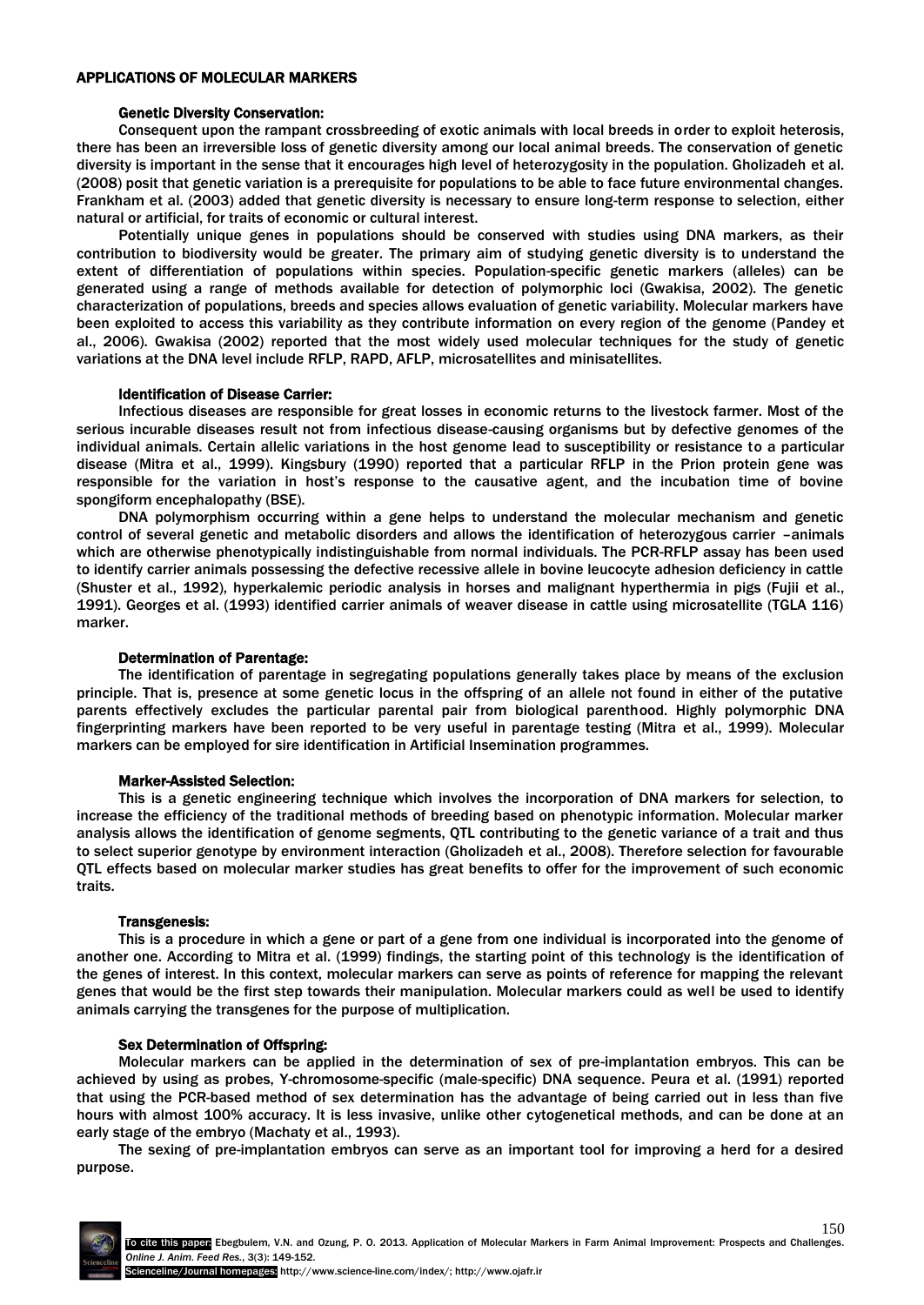# CHALLENGES TO THE APPLICATION OF MOLECULAR MARKERS

## Economic factors:

According to Dekkers and Hospital (2002), "economics is the key determinant for the application of molecular genetics in genetic improvement programmes. The use of markers in selection incurs the costs that are inherent to molecular techniques." Developing costs (e.g. identifying molecular markers on the genome, detecting association between markers and the traits of interest) and running costs (e.g. typing individuals appropriate in the selection programme) can be quite expensive. Besides, the cost of importation of the technology from developed countries could be so outrageous that it may out-weigh whatever benefits that could be derived from it.

## Mechanical and Logistics factors:

In Africa presently, functional Biotechnological and Genomic Centres are not very common. Apart from the International Livestock Research Institute, Nairobi, Kenya and the University of Agriculture, Abeokuta, Nigeria, many other centres are lacking in equipment for processes such as DNA extraction & electrophoresis, PCR, hybridization, and amplification. Omitogun (2007), noted that even many well-equipped laboratories in some of the Research Institutes, Universities and Polytechnics in Nigeria, have become "white elephants" because of lack of materials or consumables to fully use the equipment available. Since molecular markers have to be imported from countries like the USA and the UK, researchers have to place orders long in advance when the need to use such markers arise ,and the delivery of these markers to their point of use may take several days. This long delays impacts negatively on the potency of the imported markers, which consequently complicate or distort experimental results.

# Lack of Funds/Grants to Researchers:

The researches involving molecular technologies are being hampered in Nigeria and other developing nations due to the inability of researchers to access grants and funds. Many times in Nigeria, researchers are denied opportunity to secure research grants because their institutions or their basic affiliations could not provide the basic equipment/facilities required to effectively carry out some researches (Olowofeso, 2011). Sometimes when research grants are provided, the amount is hardly sufficient to procure all the necessary reagents and other consumables. But it is common knowledge that meaningful research especially molecular studies require a lot of funds.

## Erratic Power Supply:

In Nigeria and some other African countries, power supply is very erratic and unsteady. At times for days running into months, some areas do not have electric power supply due to one problem or another, and when provided, might last for few hours. Many Universities and Research Institutes are not left out of this malady. Students and researchers alike have been forced to terminate their experiments involving constant power supply as a result of this menace. Olowofeso (2011) argues that this erratic power supply appears to be the most challenging factor impeding human activities in developing countries. Molecular markers need very cool environment at all times and storage materials like refrigerators and deep freezers connected to a regular supply of electricity is necessary, as markers devoid of a cooler environment will not work when employed in PCR technology.

## Lack of adequately trained Personnel:

The application of molecular markers to the improvement of animal species in Nigeria is also being hampered by the non-availability of enough number of adequately trained personnel with the requisite practical experience in the Universities. Some who are well trained have been rendered redundant because of nonmotivation, while others have opted to move to the developed countries to work. It is therefore advocated that training and re-training of personnel be carried out to forestall the problem of inadequate human resources.

## Intellectual Property Rights (IPRs) issues:

IPRs is playing an ever greater role on food and agriculture in developing countries. It is influencing generally in the negative sense, the quality of agricultural research carried out and the nature of research collaborations between the public and private sector and between developing and developed countries. It is obvious that IPRs may also impact on developing countries such as Nigeria. Where patents are not sought, information on innovations is kept secret, and has negative impact by denying the developing countries access to potentially useful information.

## **CONCLUSION**

It is no doubt that molecular markers have the potentiality of improving the genetic lot of animal species. It is advocated that Government be more pro-active in tackling the challenges enumerated herein. Public and private sectors are enjoined to look into partnering with Universities and Research Institutes to develop our own molecular technologies.

## **REFERENCES**

Dekkers JCM and Hospital F (2002). The use of molecular genetics in the improvement of agricultural populations. Nature review. *Genetics* 3: 22-32.